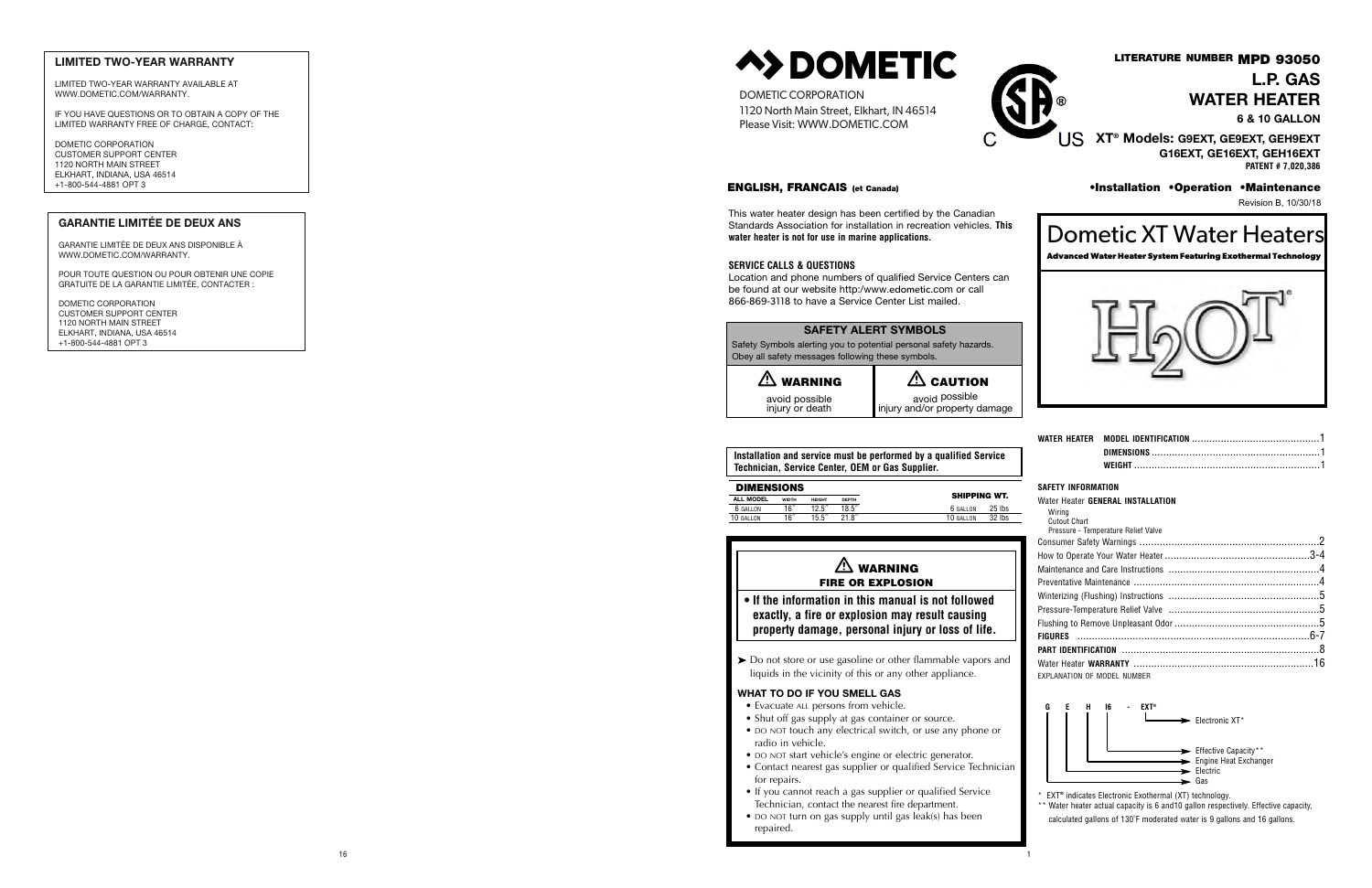## INTENTIONALLY LEFT BLANK

## - **CRITICAL INSTALLATION WARNINGS**

- Install in recreation vehicles only. RV's are recreation vehicles designed as temporary living quarters for recreation, camping, or travel use having their own power or towed by another vehicle.
- All combustion air must be supplied from outside the RV, and all products of combustion must be vented to outside the RV.
- DO NOT vent water heater with venting system serving another appliance.
- DO NOT vent water heater to an outside enclosed porch area.
- Protect building materials from flue gas exhaust.
- Install water heater on an exterior wall, with access door opening to outdoors.
- DO NOT modify water heater in any way.
- DO NOT alter water heater for a positive grounding system.
- DO NOT HI-POT water heater unless electronic ignition system (circuit board) has been disconnected.
- DO NOT use battery charger to supply power to water heater even when testing.

- **IN THE ABSENCE OF LOCAL CODES OR REGULATIONS, REFER TO CURRENT STANDARDS OF :** • Recreation Vehicles ANSI A119.2/NFPA 501C.
- National Fuel Gas Code ANSI Z223.1 and/or CAN/CGA B149 Installation Codes
- Federal Mobile Home Construction & Safety Standard, Title 24 CFR, part 3280, or when this Standard is not applicable, the Standard for Manufactured Home Installations (Manufactured Home Sites, Communities and Set-Ups), ANSI A255.1 and/or CAN/CSA-Z240 MH Series, Mobile Homes.
- National Electrical Code ANSI/NFPA No. 70 and/or CSA C22.1
- Park Trailers A119.5
- CSA standard Z240 RV Series, Recreational Vehicle.
- ASSE Standard 1017 (Mixing Value).
- NSF Standard ANSI/NSF 14-2003 (All Hoses and Plastic Fittings).

#### **USA AND CANADA - FOLLOW ALL APPLICABLE STATE AND LOCAL CODES -**

## $\triangle$  caution **PRODUCT DAMAGE**

## **GENERAL INSTALLATION**

This is a common installation for water heaters. There are other approved methods such as Flush Mount (MPD 93948) installations. Consult with your Field Auditor, Account Manager, or the Dometic Service Department if you have additional questions.

#### $\triangle$  caution **ELECTRICAL DAMAGE**

- 1. Locate water heater on floor of coach before erecting side walls. The water heater tank must be permanently supported at the same level as the bottom of sidewall cutout (by the floor or a raised floor) FIG 2. Provide adequate clearance at rear of unit for service of water connections.
- 2. To install water heater on carpeting, you must install appliance on a metal or wood panel that extends at least three inches beyond the full width and depth of appliance.
- 3. If the appliance is installed where connection or tank leakage will damage adjacent area, install a drain pan (which can be drained to out side of coach) under water heater.

#### **WIRING**

All wiring must comply with applicable electrical codes.

**COMBINATION GAS/ELECTRIC MODELS** are designed to operate with gas, electricity, or a combination of both.

## $\triangle$  caution **PRODUCT DAMAGE**

- Use electrical metallic tubing, flexible metal conduit, metal clad cable, or nonmetallic-sheathed cable with grounding conductor. Wire must have a capacity of 1400 watts or greater. The wiring method must conform to applicable sections of article 551 of National Electrical Code ANSI/NFPA 70.
- 1. Refer to **Wiring Diagram** (FIG 12). Make 120 VAC electrical connections from junction box on back of unit. a. Connect hot lead to (1) Black.
	- b. Connect common lead to (2) White.
	- c. Connect ground wire from electrical service to (3) green ground lead in junction box 3.

• When using Romex ® with a bare earth ground, take care to position ground wire so it does not contact the heating element terminals.

• When a cord and plug connection to the power supply are used on water heater, power cord must be UL listed as suitable for damp locations, hard or extra hard usage. It must be a flexible cord such as type S, SO, ST, STO, SJ, SJT, SJTO, HS or HSO cord as described in National Electrical Code, ANSI/NFPA 70. The length of external cord to water heater, measured to face of attachment plug, shall be no less than 2 feet nor more than 6 feet. Supply cord must be a minimum of 14 AWG and attachment plug must be rated at 15 amps.

• Label all wires before disconnecting when servicing controls. • Verify proper operation after servicing.

#### **ELECTRONIC IGNITION**

NOTE: It is recommended unit be connected directly to a 12V DC battery or to filtered side of an AC/DC converter. Avoid connections to unfiltered side of an AC/DC converter whenever possible. Use a minimum of 18 gauge wire, UL and CSA listed.

- 1. Refer to **Wiring Diagram** (FIG 12). Install remote switch in a convenient location. Position wall plate with letters up. Before making connections turn switch **OFF** .
- 2. Install wires see FIG 10 & 11.

#### **HEAT EXCHANGE MODELS -** FIG 5

- 1. Push a 5/8˝ diameter coolant system hose (5-A) [with SAE 053 A Type "E"clamp attached] onto heat exchanger tube (5-B) making a tight connection.
- 2. Spread hose clamp and slide toward heat exchange unit past annular groove (5-C) and release.
- 3. Continue to **HOW TO OPERATE YOUR WATER HEATER** and/or **Electronic Ignition OPERATION** .

#### **CONTINUE GENERAL INSTALLATION**

4. Connect both 1/2˝ NPT water lines (FIG 2) hot water outlet female and cold water inlet female and 3/8˝ flared LP gas line to the water heater (FIG 9).

- a. Allow flexibility in water and gas lines so you can pull unit forward through wall one inch past skin.
- b. Seal gas line entrance opening (FIG 9) by sliding grommet (9-B) onto 3/8˝ tubing (9-D) before flaring tubing (9-E). Pull gas line and grommet through opening in housing (9-A). Connect flare fitting (9-C) and press grommet into opening. If gas line tubing is already flared, cut grommet on one side. Place split grommet over gas line and press it into opening.
- c. Always use pipe lubricant on threads when connecting hot and cold water couplings. A suitable plastic fitting is recommended.

• Do not lift, pull, push or misalign the main burner tube (FIG 3-F).

5. Erect side walls and cut opening. See chart and FIG 1. Frame with 2x2 lumber (or equivalent).

#### **CUTOUT (FIG 1 & 2)**

| <b>CAPACITY</b> |        | <b>CUT OUT DIMENSION</b> | <b>DEPTH</b>                                    |             |
|-----------------|--------|--------------------------|-------------------------------------------------|-------------|
| Gallon          |        | 1-A                      | $2-C$                                           |             |
| 6               |        | $12 - 5/8$               | $16 - 1/4$                                      | $18.5^{''}$ |
| 10              |        | $15 - 3/4$ "             | $16 - 1/4$                                      | 21.75"      |
|                 |        |                          | MINIMUM CLEARANCE FROM COMBUSTIBLE CONSTRUCTION |             |
|                 | Sides: | U                        | Top:                                            | O           |
|                 | Back:  | n                        | Bottom:                                         | n"          |

6. Bend all flanges 90˚ along scored lines (FIG 3-A).

- 7. To prevent water leaks caulk thoroughly around opening, including bend slots. Butyl Tape (1-1/3˝x1/8˝) may be substituted for caulking material.
- 8. Push unit against caulking, secure 4-corner brackets (FIG 3-B) to coach with No. 8 - 3/4˝ round head screws (not furnished) or equivalent. Complete the installation by inserting the same type of #8 screws in the holes provided around the flange of the water heater housing. **Check all gaskets, they must adhere to the pan creating an air tight seal.**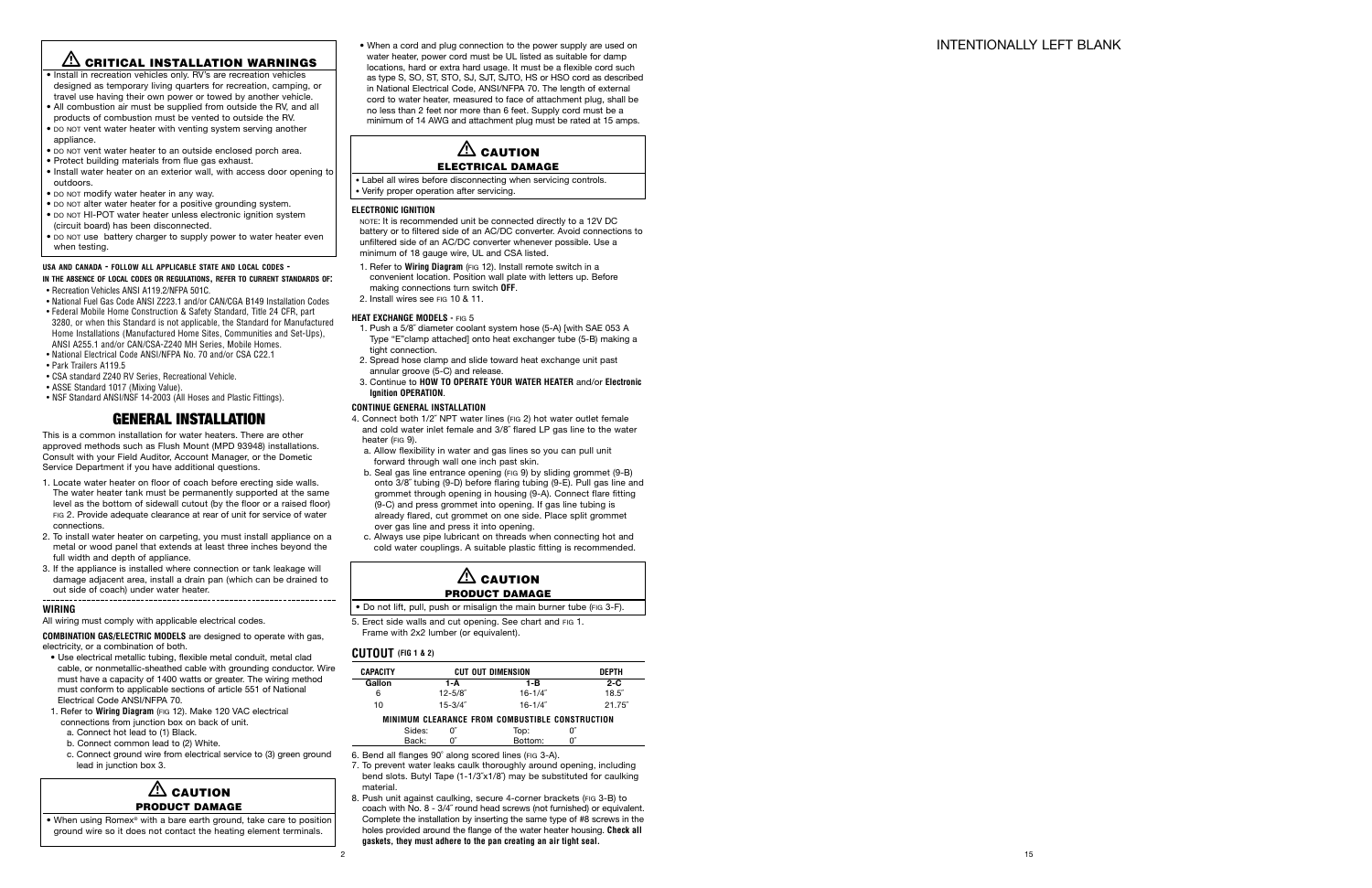#### **Tank Maintenance**

#### *Failure to follow these instructions May result in Denial of Your Warranty Coverage!*

*Caution!* Always turn off the main water supply (pump or water supply hook-up), allow the water to cool, then drain the tank by removing drain plug. *Frequency:* Full-Time RV'er, Every (60) days (Southwest US, every (30) days). Part-Time RV'er, Minimum of 2X annually (Southwest, every (90) days). *Reason:* The Life of the tank and performance of the water heater are directly affected by water quality! High mineral content will cause corrosion and sediment deposits that shorten the life of the tank, element, relief valve, and Mixing Valve (XT Models). (Lack of proper maintenance of the tank will cause Mixing Valves on XT Models to malfunction, requiring costly service procedures to clean and/or replace at the owner's expense.)

#### **Flushing the Tank**

Prior to storing your RV, Follow Steps 1-4 of "Flushing the Tank" above. Note: The approximately (2) quarts of water that remains in the bottom of the tank will not cause freeze damage to the tank. Caution!: An un-drained tank, (water level above the drain plug level), will crack the tank in freezing conditions.

- 1. Turn off the main water supply (pump or water hook-up source).
- 2. Drain the water heater by removing the drain plug. If the water flows sporadically or trickles instead of a steady stream, we recommend the following action: First, open the Pressure/Temperature relief Valve to allow air into the tank and Second, using a small gauge wire or coat hanger, poke through the drain coupling to dislodge any obstructions.
- 3. With the tank drained, approximately two quarts of water remain in the bottom (note drain plug position in illustration above). This water contains most of the harmful corrosive particles. To remove these materials, Dometic recommends use of a commercially available "RV Water Heater Flushing Tool". Simply running water through the inlet does not stir up and flush out all sediment. The wand of a flushing tool allows you to move around at different angles inside the tank with a higher pressure water jet, suspending and flushing the materials back out of the drain coupling. Continue flushing until the water being flushed from the drain coupling runs clear.
- 4. Replace the drain Plug.

#### **Winterizing**

#### **Unpleasant Odors**

A "rotten egg odor" (hydrogen sulfide) may be produced when the electro galvanic action of the cladding material releases hydrogen from the water. If sulfur is present in the water supply the two will combine and produce an unpleasant smell. To remedy the problem, first complete the (4) steps in "Flushing the Tank" above. When the tank is flushed, perform the following:

- 1. Remove the Pressure/Temperature relief Valve. Mix a solution of (4) parts white vinegar to (2) parts water. (For a 6 gallon tank, use (4) gallons of vine gar to (2) gallons of water.) With a funnel, carefully pour the solution into the tank through the P&T coupling. Re-install the P&T Relief Valve.
- 2. Turn on the water heater and allow the water to heat up through a full cycle (this may take up to 45 minutes.) It is recommended you allow the water heater to operate through 3 or 4 additional heat maintenance cycles.
- Turn off and allow to cool. When cool, remove the drain plug and drain. Then repeat Steps 3 and 4 of "Flushing the Tank" above.
- 4. Refill the tank with fresh water that contains no sulfur.
- 9. Attach access door.
- a. Snap hinge pin (FIG 3-C) into clip (FIG 3-D).
- b. Slide cover (FIG 3-E) onto hinge pin.
- c. Slide hinge pin into cover, snapping into clip at same time (FIG 3-D).
- NOTE: To remove hinge pin, support access cover and apply force to corner of hinge pin.
- 10. Disconnect unit and its individual shut-off valve from gas supply line during any pressure testing of system in excess of 1/2 PSIG (3.4 kPa, 14˝ water column [W.C.]). DO NOT set inlet pressure higher than maximum indicated on rating plate of gas valve (13˝ W.C.). Isolate unit from gas supply line by closing its individual manual shutoff valve during any pressure testing  $\leq 1/2$  psig.

#### **Dripping Pressure Temperature Relief Valve**

A Pressure Temperature Relief Valve, dripping while the water heater is in use, DOES NOT mean it is defective. During normal use, water expands as it is heated in the closed water system. The Dometic water heater is designed with an internal air gap at the top of the tank to absorb the expansion and reduce the dripping. In time, this air gap will be absorbed and need to be restored. To restore the Air Gap:

## $\triangle$  WARNING FIRE AND/OR EXPLOSION

## $\triangle$  WARNING SCALDING INJURY

- 1. Turn off the main water supply (pump or water hook-up source) and allow water to cool.
- 2. Open the nearest hot water faucet to the water heater.
- 3. Pull the handle on the Pressure Temperature Relief Valve straight out and allow water to flow until it stops flowing.
- 4. Trip the handle on the relief valve allowing it to snap shut, shut off the hot water faucet, turn on the water supply, and turn the water heater on. Test.

## $\overline{\mathbb{A}}$  WARNING EXPLOSION

#### **XT Models—Special Requirements**

If you experience low flow from the hot water faucet or notice the water is not as hot coming from the water heater, you may have to have the Mixing Valve serviced by a Certified Service Technician. Low flow or cold flow from the XT water heater is a result of corrosion on the seats and/or debris blocking the inlet screen (if equipped) of the mixing valve. When the technician removes the mixing valve, cleans the screen (if equipped) and soaks the valve in a hot white vinegar bath, he will also complete the "Flushing the Tank" procedure as corrosion and sediment from improper "Tank Maintenance" is the cause of this condition.



#### **Altering Dometic Water Heaters**



If the water heater has been altered the Warranty will be Void

Use of Aftermarket Heating Element Devices (Hot Rods) can lead to an out-of-control heating of water in the tank and catastrophic wet side explosion. These devices lack critical safety controls. Personal injury and product damage may result. Replacing the Dometic drain plug with an Anode Rod will damage the coupling with cathodic action and product damage will result. Dometic water heater tanks are constructed of a high strength aluminum. The interior of the tank consists of a .0015 thick, type 7072 clad aluminum (pure aluminum and zinc) fused to the core in the rolling process. This material protects the tank from the affects of heavy metals and salts found throughout North America. It is anodic to these heavy metals and acts much like an anode in a steel glass-lined tank, except it lasts much longer.

- Shut off gas appliances when refueling.
- Turn gas **OFF** at the LP tank when vehicle is in motion. This disables all gas appliances. Gas appliances must never be operated while vehicle is in motion. Unpredictable wind currents may be created which could cause flame reversal in the burner tube, which could result in fire damage. The thermal cut off fuse could also be unnecessarily activated resulting in a complete shutdown of the water heater requiring replacement of the thermal cut off. See maintenance of electronic ignition water heaters for further explanation of the thermal cut off.
- LP tanks must be filled by a qualified gas supplier only.

## $\triangle$  caution FIRE

## $\triangle$  CAUTION PRODUCT FAILURE

Use of Aftermarket Heating Elements or Anode Devices are not compatible with Dometic Water Heaters and will void the warranty!

## **Preventative Maintenance Requirements—Preservation of Warranty and Water Heater Life Extension**



## **General—Burner Maintenance**

- Periodically clear all obstructions in Burner Orifice and pilot Assembly (dirt, spider webs, etc.)
- Periodically clean Burner Tube with small brush
- Check air adjustment of Burner by positioning the air shutter 1/4 open (blue flame with small trace of yellow).
- Check Alignment of Burner tube and Orifice—Must be straight
- PILOT MODEL—Check orifice for contamination. Clean if flame is low, replace assembly if cleaning fails.
- ELECTRONIC MODEL—Check electrode for cracks and gap (Spark probe and Ground gap should be 1/8")

• DO NOT use matches, candles or other sources of ignition when checking for gas leaks.

- 11. Turn on gas and check water heater and all connections for gas leaks with leak detecting solution.
- 12. Fill water heater tank, check all connections for water leaks.

#### **MIXING VALVE - (FIG 9)**

• Valve is not serviceable, it must be replaced.

- Replacement by a Certified Service Technician only.
- Tampering with valve will result in scalding injury.
- Tampering with valve will void warranty.

#### **THIS VALVE IS A SAFETY COMPONENT AND MUST NOT BE REMOVED FOR ANY REASON OTHER THAN REPLACEMENT. REMOVAL FOR REPLACEMENT BY A CERTIFIED SERVICE TECHNICIAN ONLY.** The water heater is equipped with a mixing (moderating) valve which mixes cold water with higher temperature water to moderate outlet water to approximately 130˚F. It is also equipped with a higher temperature thermostat, raising the storage water temperature.

**PRESSURE-TEMPERATURE RELIEF VALVE -** (FIG 3-G)



• Valve is not serviceable, it must be replaced.

- Tampering with valve will result in scalding injury.
- Tampering with valve will void warranty.

• DO NOT place a valve, plug or reducing coupling on outlet part of pressure-temperature relief valve.

## **THIS VALVE IS A SAFETY COMPONENT AND MUST NOT BE REMOVED FOR ANY REASON**

**OTHER THAN REPLACEMENT.** This water heater is equipped with a temperature and pressure relief valve that complies with the standard for Relief Valves and Automatic Gas Shutoff Devices for Hot Water Systems, ANSI Z21.22.

If you use a discharge line, do not use a reducing coupling or other restriction smaller than outlet of relief valve. Allow complete drainage of both valve and line.

FOR REPLACEMENT PARTS:

- DO NOT install anything less than a combination temperature-pressure relief valve certified by a nationally recognized testing laboratory that
- maintains periodic inspection of product of listed equipment or materials, as meeting requirements for Relief Valves and Automatic Gas Shutoff Devices for Hot Water Supply Systems, ANSI Z21.22. Valve must have a maximum set pressure not to exceed 150 psi.
- Install valve into opening provided and marked for this purpose on water heater.
- Installation must conform with local codes or in the absence of local codes, American National Standard for Recreational Vehicles, ANSI A119.2/NFPA 50IC.
- For an external electrical source, ground this unit in accordance with National Electrical Code ANSI/NFPA70.

Your **DOMETIC WATER HEATER** is now ready for operation. Continue to **HOW TO OPERATE YOUR WATER HEATER.**

## CONSUMER SAFETY WARNINGS



## HOW TO OPERATE YOUR WATER HEATER

• Do not smoke or have any flame near an open faucet.

If water heater has not been used for more than two weeks, hydrogen gas may form in water line. Under these conditions to reduce the risk of injury, open hot water faucet for several minutes at kitchen sink before you use any electrical appliance connected to hot water system.

If hydrogen gas is present, you will probably hear sounds like air escaping through the pipe as water begins to flow.



• Do not tamper with orifice or mixing valve.

• Do not operate without water in tank.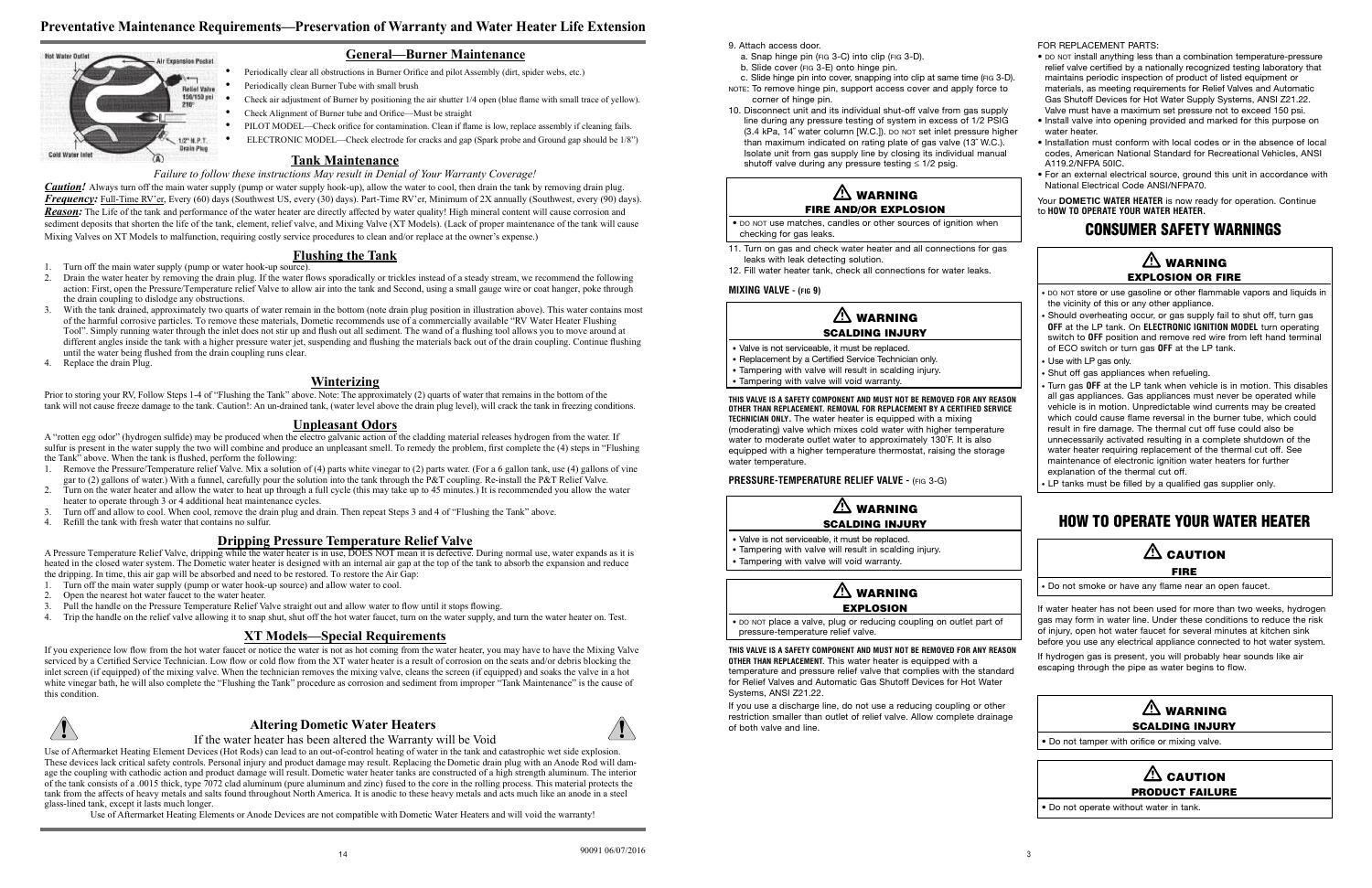#### INSTRUCTIONS POUR L'HIVERNAGE (RINÇAGE)

Pour assurer le meilleur rendement de votre chauffe-eau et prolonger la vie du réservoir, évacuer et rincer régulièrement le réservoir du chauffe-eau. Avant le rangement à long terme ou avant l'arrivée du gel, évacuer et rincer le réservoir.

- 1. Couper l'alimentation principale en eau (la pompe ou la source d'apport en eau).
- 2. Évacuer l'eau du réservoir du chauffe-eau en retirant le bouchon de vidange. Si l'eau coule de façon irrégulière ou goutte au lieu de couler à jet normal, nous vous conseillons tout d'abord d'ouvrir la soupape de décharge de type pression-température, pour permettre à l'air d'entrer dans le réservoir. Ensuite, à l'aide d'un fil de fer de petit diamètre ou d'un porte-manteau, piquer à l'intérieur de l'orifice d'évacuation, de façon à éliminer toute obstruction.
- 3. Une fois le réservoir vide, étant donné l'emplacement du bouchon de vidange, il restera environ 2 litres d'eau dans le réservoir. Cette eau contient la plus grande partie des particules corrosives dangereuses. Pour retirer ces particules corrosives dangereuses, rincer le réservoir soit avec de l'air, soit avec de l'eau. Que vous utilisiez de l'air ou de l'eau sous pression, l'application peut se faire soit par l'entrée, soit par la sortie située à l'arrière du réservoir ou de la soupape de décharge de type pression-température. (En cas d'utilisation de la soupape de décharge de type pression-température, il faudra d'abord retirer le rebord de sécurité). La pression force l'eau et les particules corrosives restantes à s'évacuer.

 $\bigwedge$  avertissement • La soupape ne se prête pas aux réparations, elle devra être remplacée. • Toucher à la soupape risque de provoquer des brûlures. • Toucher à la soupape annulera la garantie.  $\bigwedge$  avertissement EXPLOSION

## $\bigwedge$  avertissement BRÛLURES

En cas d'utilisation d'eau sous pression, pomper de l'eau fraîche dans le réservoir à l'aide d'une pompe transportée ou utiliser de l'eau externe pendant 90 secondes, de façon à permettre à l'eau fraîche de remuer l'eau stagnante se trouvant au fond du réservoir et de propulser les dépôts par l'orifice d'évacuation. Continuer à rajouter de l'eau et à évacuer, jusqu'à ce que l'eau restant dans le réservoir ne comporte plus aucune particule.

4. Replacer le bouchon de vidange et fermer la soupape de décharge de type pression-température. La quantité d'eau (environ 2 litres) restant au fond du réservoir suite à la vidange ne causera pas de dommage au réservoir en cas de gel.

#### SOUPAPE DE DÉCHARGE DE TYPE PRESSION-TEMPÉRATURE

# BRÛLURES

• Ne pas placer de robinet, de bouchon ou de raccord de réduction sur la sortie de la soupape de décharge de type pression-température.

Lorsqu'une soupape de décharge de type pression-température goutte pendant le fonctionnement du chauffe-eau, cela NE SIGNIFIE PAS qu'elle est défectueuse. La soupape de décharge goutte parfois, du fait d'une expansion naturelle de l'eau, lorsque celle-ci est chauffée à l'intérieur du réseau d'alimentation en eau d'un véhicule de plaisance. Le réservoir du chauffe-eau Dometic comporte un intervalle d'air interne en haut du réservoir, permettant de réduire les risques d'égouttement. Au fil du temps, l'expansion de l'eau absorbe cet air et l'intervalle doit être rétabli.

• Couper le chauffe-eau avant d'ouvrir la soupape de décharge de type pression-température et de rétablir l'intervalle d'air. L'eau contenue dans le réservoir doit être froide.

**POUR RÉTABLIR L'INTERVALLE D'AIR, SUIVRE LES ÉTAPES SUIVANTES :**

- 1. Couper l'alimentation principale en eau (la pompe ou la source d'apport en eau).
- 2. Laisser l'eau refroidir ou la laisser couler jusqu'à ce qu'elle soit froide.
- 3. Ouvrir le robinet d'eau chaude le plus proche du chauffe-eau. 4. Tirer la poignée de la soupape de décharge de type pression-
- température vers soi et laisser l'eau couler, jusqu'à ce qu'elle s'arrête. 5. Laisser la soupape de décharge de type pression-température
- revenir brusquement en position fermée ; fermer le robinet ; ouvrir l'alimentation en eau.
- 6. Allumer le chauffe-eau et le tester.
- Faire fonctionner manuellement la soupape de décharge de type pression-température au moins une fois par an (FIG 3-G).

Lorsque la soupape de décharge de type pression-température s'écoule à nouveau, répéter la procédure ci-dessus. Pour une solution permanente, nous vous conseillons l'une des choses suivantes :

## $\mathbb{A}$  WARNING FIRE OR EXPLOSION

- Shut off gas supply at LP container before disconnecting a gas line.
- Keep control compartment clean and free of gasoline, combustible material, and flammable liquids and vapors.
- Installer une soupape de décharge de type pression-température dans la conduite d'arrivée d'eau froide du chauffe-eau et fixer une conduite d'évacuation sur la vanne extérieure du véhicule. Régler la limite sur 100 à 125 psi.
- Installer un réservoir d'expansion de type membrane dans la conduite d'arrivée d'eau froide. Le réservoir devra permettre une dilatation d'environ 15 oz d'eau et une mise sous pression égale à la pression de l'alimentation en eau. Ces dispositifs sont disponibles chez un plombier ou dans un Centre de service.

## RINCER POUR ÉLIMINER LES MAUVAISES ODEURS

Une odeur d'œuf pourri (sulfure d'hydrogène) pourra se dégager du fait de l'action électrogalvanique du matériau de gainage qui dégage de l'hydrogène de l'eau. En cas de présence de souffre dans l'alimentation en eau, l'eau et le souffre se mélangent pour donner une odeur désagréable.

- - 1. Couper l'alimentation principale en eau. Évacuer l'eau du réservoir du chauffe-eau et réinstaller le bouchon de vidange. Retirer la soupape de décharge de type pression-température. Préparer une solution de 4 parts de vinaigre blanc pour 2 parts d'eau. (Pour un réservoir de 10 gallons, utiliser 6 gallons de vinaigre et 3 gallons d'eau.) Au moyen d'un entonnoir, verser la solution à l'intérieur du réservoir, avec précaution.
	- 2. Effectuer 4 à 5 cycles du chauffe-eau avec la solution indiquée cidessus en laissant fonctionner normalement.
	- 3. Retirer le bouchon de vidange et évacuer toute l'eau du réservoir. Rincer le chauffe-eau pour en éliminer tout sédiment. Il est possible de rincer le réservoir avec de l'air sous pression ou avec de l'eau claire. Appliquer la pression soit sur les clapets d'arrivée ou de sortie à l'arrière du réservoir, soit au raccord de la soupape de décharge de type pression-température se trouvant à l'avant de l'unité.

#### **POUR RINCER LE RÉSERVOIR AVEC DE L'AIR SOUS PRESSION :**

L'air sous pression devra passer par le raccord de la soupape de décharge de type pression-température. Le robinet de vidange ouvert, l'air sous pression forcera l'eau restante à s'écouler de l'unité.

#### **POUR RINCER LE RÉSERVOIR AVEC DE L'EAU SOUS PRESSION :**

Il faudra pomper de l'eau claire dans le réservoir, soit avec la pompe transportée à bord, soit avec de l'eau sous pression externe. Continuer le processus de rinçage pendant environ cinq minutes ; ceci permet à l'eau claire de remuer l'eau stagnante du fond du réservoir et de pousser les dépôts par l'orifice d'évacuation.

- 4. Replacer le bouchon de vidange et la soupape de décharge de type pression-température.
- 5. Remplir le réservoir avec de l'eau claire ne contenant pas de souffre.

Le chauffe-eau Dometic est conçu pour être utilisé dans les véhicules de plaisance. Si vous utilisez votre véhicule fréquemment ou pour des périodes prolongées, rincer le chauffe-eau plusieurs fois par an permettra de prolonger la vie du réservoir d'approvisionnement.



#### **ELECTRONIC IGNITION OPERATION**

#### **GAS/ELECTRIC COMBINATION FUNCTION**

**GAS OPERATION.** When the gas switch is turned on, the unit will make three attempts to light. If for any reason there is no ignition, the unit will lockout and the red lockout lamp will illuminate. If the thermostat fails, the ECO will also lockout the unit, requiring resetting. Determine the reason for no ignition, correct it, and reset the gas ignition sequence by turning the switch off, then on.

**ELECTRIC OPERATION.** When the electric switch is turned on, the relay at the rear of the unit will close and pass 110vac to the element. If the thermostat were to fail, the ECO will open and lockout the system. To correct, check the thermostat to assure good contact with the tank and reset the control by turning the electric switch off, then on.

**GAS/ELECTRIC OPERATION.** The unit can be run in both gas and electric modes simultaneously for quick recovery. note: if the gas fails to ignite, the gas mode will lockout, but the lockout lamp will not illuminate since the electric mode is still operational. Should you notice slow recovery, indicating the gas is not working, turn the electric switch off. The lamp will then illuminate indicating a lockout has occurred on the gas side. Correct the problem and turn the switches back on.

Read **MAINTENANCE AND CARE INSTRUCTIONS.**

## **MAINTENANCE AND CARE INSTRUCTIONS**

#### **SERVICE CALLS & QUESTIONS**

Location and phone numbers of qualified Service Centers can be found at our website http:/www.edometic.com or call 866-869-3118 to have a Service Center List mailed.

#### **AFTERMARKET WATER HEATING ELEMENT DEVICES**

## $\mathbb{A}$  warning

## EXPLOSION / BURN INJURY

- DO NOT alter water heater, it will void warranty.
- DO NOT USE Aftermarket heating elements, they can lack critical safety controls.
- Use of Aftermarket heating elements can lead to an out of control heating of water tank and a catastrophic wet side explosion.

The use of any aftermarket heating element devices may also result in damage to components or water heater. Dometic's written warranty states - "failure or damage resulting from any alteration to our water heater is the owner's responsibility". Any alteration, like the addition of an aftermarket heating element device, will void the warranty.

#### **GENERAL INFORMATION**

- LP and Water system must be turned on.
- Have gas pressure tested periodically. Should be set at 11 inches of water column with three appliances running.
- Drain water heater at regular intervals (at least one time during the year)
- Drain water heater before storing RV for the winter or when the possibility of freezing exists.
- Keep vent and combustion air grill clear of any obstructions.
- Periodically, compare flame of main burners with FIG 4 and main burner adjustments in **HOW TO OPERATE YOUR WATER HEATER**.
- Presence of soot indicates the need to adjust flame.

#### **ELECTRONIC IGNITION MAINTENANCE**

- The water heater comes factory-equipped with a fused circuit board, which will protect the circuit board from wiring shorts. If the fuse should activate, the water heater will not operate. Before replacing the fuse, check for a short external to the board. Once the short is corrected, replace the 2 amp fuse with a mini ATO style fuse. Do **not** install a fuse larger than 3 amps.
- If the fuse is good and the unit is inoperative, check for excessively high voltage to the unit (more than 14 volts).
- If the previous two steps did not solve the problem, check the thermal cut-off (FIG 3-I). The thermal cutoff is a device installed in the power supply line. This device will shut off electrical power and stop heater operation when activated. For example, if an obstruction within the flue tube should occur, as described in the Preventative Maintenance section, the burner flame/heat may contact the cutoff, resulting in a melting of the fuse element incorporated in the thermal cutoff. In order to restore power and proper operation of the water heater, the obstruction must be removed and the thermal cutoff must be replaced.

#### PREVENTATIVE MAINTENANCE

Spiders, mud wasps, and other insects can build nests in the burner tube. This will cause poor combustion, delayed ignition or ignition outside combustion tube. Listen for a change in burner sounds or in flame appearance from a hard blue flame to a soft lazy flame or one that is very yellow. These are indications of an obstruction in burner tube (FIG 4-C). Inspect and clean on a regular basis.

- a. Remove air shutter screw (FIG 4-A) and slide air shutter (FIG 4-B) down burner tube.
- b. Run a flexible wire brush down burner tube (FIG 4-D) until it is visible at end of burner tube.
- c. Vacuum burner where it enters combustion tube.
- d. Return air shutter to original position and replace screw.
- e. **The orifice, burner tube and shutter must be aligned so that the shutter is not binding on the air tube.**

#### **HOW TO CLEAN ELECTRONIC IGNITION MODEL**

- 1. Check main burner orifice.
- 2. Clean and adjust main burner.
- 3. Main burner and valve manifold must align with each other
- 4. Check electrode for cracked porcelain (FIG 4-E).
- 5. Check electrode for proper gap 1/8" between electrode and ground.
- 6. If module board functions intermittently, remove board and clean terminal block with pencil eraser (FIG 3-H).

#### **WATER HEATER TANK CARE**



• Turn off water heater and allow time for water to cool before removing drain plug to flush tank.

1. Refer to **WIRING DIAGRAM** FIG12. Place remote switch in **ON** position.

- 2. For complete shut-down and before servicing:
- a . Place remote switch in **OFF** position.
- b . Remove red wire from left hand terminal of ECO switch (ECO to valve).

3. If heater fails to operate due to high water temperature, a lockout condition occurs (indicator light on). After water cools, reset switchin **OFF** position for at least 30 seconds, then turn to **ON** position.

4. If a lockout condition persists contact an Dometic Service Center. Read **MAINTENANCE AND CARE INSTRUCTIONS & ELECTRONIC IGNITION MAINTENANCE**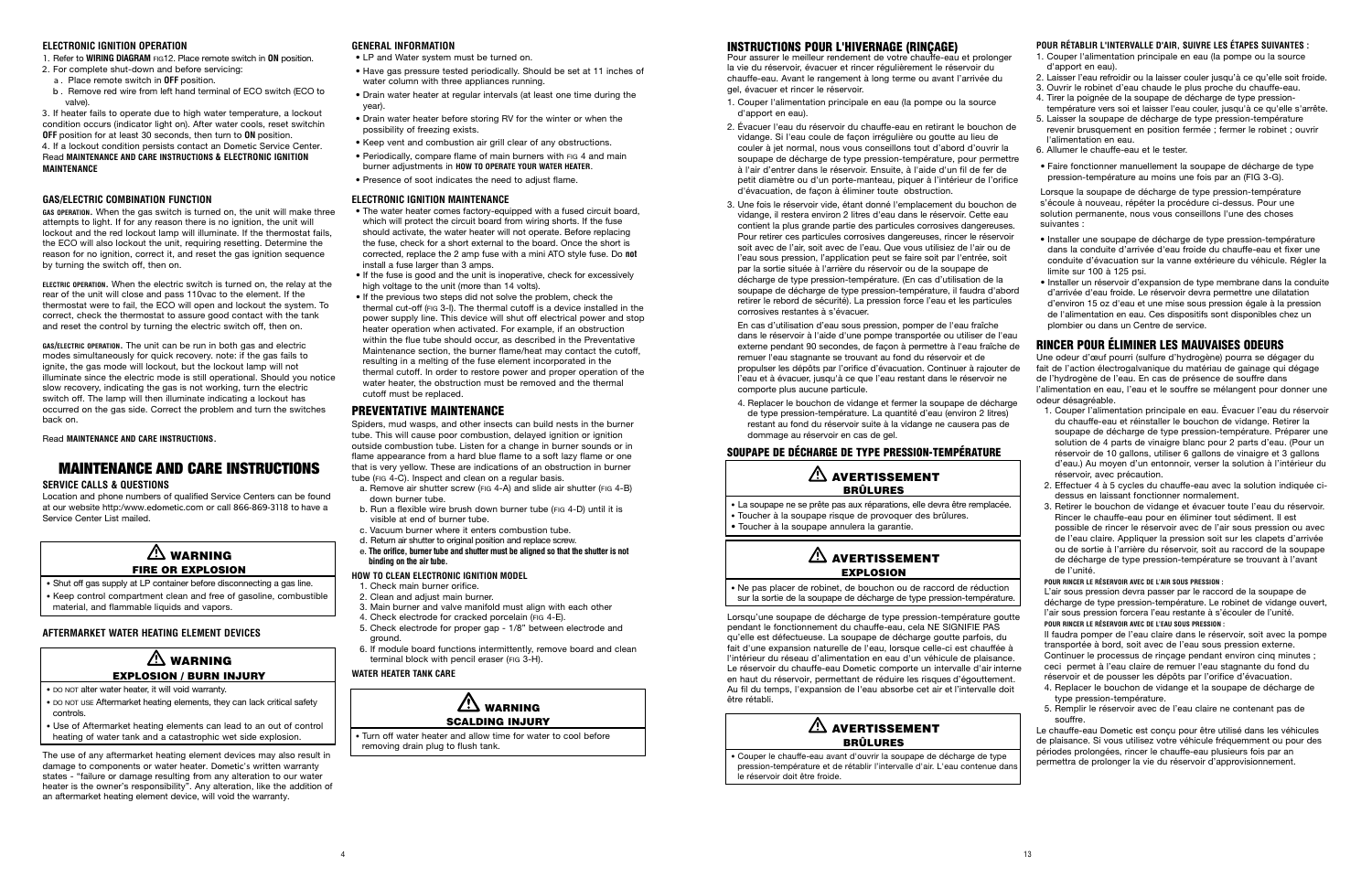12

#### **FONCTIONNEMENT DE L'ALLUMAGE ÉLECTRONIQUE**

- 1. Consulter le **SCHÉMA DE CÂBLAGE** FIG 12. Mettre la commande à distance en position allumée **(ON)**.
- 2. Pour éteindre complètement l'unité et avant d'effectuer des réparations :
- a. Mettre la commande à distance en position éteinte **(OFF)**.
- b. Enlever le fil rouge de la borne gauche de l'interrupteur ECO (ECO au robinet).
- 3. Si le chauffe-eau ne fonctionne pas car la température de l'eau est trop élevée, il se verrouille (voyant lumineux allumé). Une fois l'eau refroidie, remettre l'interrupteur en position éteinte **(OFF)** pendant au moins 30 secondes, puis repasser à la position allumée **(ON)**.
- 4. Si le verrouillage persiste, contacter un centre de service Dometic.

#### Lire les **INSTRUCTIONS POUR L'ENTRETIEN et L'ENTRETIEN DE L'ALLUMAGE ÉLECTRONIQUE.**

#### **FONCTION COMBINÉE GAZ-ÉLECTRICITÉ**

**FONCTIONNEMENT AU GAZ.** Lorsque l'interrupteur à gaz est ouvert, l'unité tentera de s'allumer trois fois. Dans le cas où, pour une raison quelconque, l'allumage ne se produit pas, l'unité se verrouille et le voyant lumineux de verrouillage s'allume au rouge. Dans le cas où le thermostat ne fonctionne pas, l'ECO verrouille également l'unité et la remise à zéro est alors obligatoire. Identifier la raison pour laquelle l'allumage ne s'effectue pas, rectifier l'erreur et réinitialiser le processus d'allumage en éteignant, puis en rallumant l'interrupteur.

**FONCTIONNEMENT ÉLECTRIQUE.** Lorsque l'interrupteur à électricité est ouvert, le relais situé à l'arrière de l'unité se ferme, envoyant un courant de 110 VCA vers l'élément. Si le thermostat ne fonctionne pas, l'ECO s'ouvre et verrouille le système. Pour remédier à ce problème, vérifier le thermostat et s'assurer qu'il existe un contact stable avec le réservoir, puis réinitialiser la commande en mettant l'interrupteur électrique en position éteinte (OFF), puis allumée (ON).

#### $\Delta$  avertissement EXPLOSION / BRÛLURES

**FONCTIONNEMENT GAZ-ÉLECTRICITÉ.** L'unité peut fonctionner à la fois en mode gaz et en mode électrique simultanément, ce qui permet d'éviter les interruptions prolongées. Remarque : si le gaz ne s'allume pas, le mode de fonctionnement au gaz se verrouille, mais le voyant lumineux de verrouillage ne s'allume pas pour autant, étant donné que le mode électrique est encore en marche. Si vous remarquez une interruption prolongée indiquant que le gaz ne fonctionne pas, mettre l'interrupteur électrique sur la position éteinte (OFF). Le voyant s'allume alors, indiquant qu'un verrouillage vient de se produire du côté gaz. Rectifier le problème et remettre les interrupteurs sur la position allumée (ON). Lire les **INSTRUCTIONS POUR L'ENTRETIEN**.

## **INSTRUCTIONS POUR L'ENTRETIEN**

#### **APPELS ET QUESTIONS D'ENTRETIEN**

Les adresses et les numéros de téléphone des centres de service agréés se trouvent sur notre site Internet http:/www.edometic.com ou composer le 866-869-3118 pour recevoir la liste par courrier.

#### AVERTISSEMENT INCENDIE OU EXPLOSION

- Fermer l'alimentation en gaz au niveau du réservoir de propane liquide avant de débrancher la conduite de gaz.
- S'assurer que le compartiment de commande est propre et ne comporte pas de carburant, de matériaux combustibles ou de liquides ou vapeurs inflammables.

#### **ÉLÉMENTS DE CHAUFFE D'EAU DE MARCHÉ SECONDAIRE**

- NE PAS modifier le chauffe-eau, sous peine d'annuler la garantie. • NE PAS utiliser d'éléments de chauffe de marché secondaire, car ils
- risquent de ne pas avoir fait l'objet de certains contrôles de sécurité importants.
- L'utilisation d'éléments de chauffe de marché secondaire comporte le risque de perte de contrôle du chauffage du réservoir à eau et d'explosion d'eau catastrophique.

L'utilisation d'éléments de chauffe provenant de fabricants de marché secondaire pourra également entraîner des endommagements des composantes ou du chauffe-eau. La garantie écrite Dometic stipule que « la responsabilité d'un mauvais fonctionnement ou de dommages causés par une modification au chauffe-eau revient à

 $\Delta$  avertissement BRÛLURES

l'acheteur ». Toute modification, telle que, par exemple, le rajout d'un élément de chauffe de marché secondaire, annule la garantie.

#### **INFORMATIONS GÉNÉRALES**

- Le système de propane liquide et le système à eau doivent être allumés.
- Faire tester la pression du gaz régulièrement. La pression doit être réglée sur 11 po. de colonne d'eau, lorsque 3 appareils fonctionnent.
- La pression d'admission minimale ne doit pas dépasser 14 po. de colonne d'eau.
- Évacuer l'eau contenue dans le chauffe-eau à intervalles réguliers (au moins une fois par an).
- Évacuer l'eau contenue dans le chauffe-eau avant de garer votre
- véhicule de plaisance pour l'hiver ou lorsqu'il existe un risque de gel. • S'assurer que l'évacuation et la grille d'air de combustion ne
- comportent aucune obstruction. • Comparer régulièrement la flamme des brûleurs principaux à la FIG 4 et aux réglages du brûleur principal dans la section **COMMENT UTILISER VOTRE CHAUFFE-EAU**.

#### **ENTRETIEN DE L'ALLUMAGE ÉLECTRONIQUE**

## $\triangle$  warning SCALDING INJURY

## $\mathbb{A}$  WARNING EXPLOSION

## $\triangle$  WARNING SCALDING INJURY

- A l'usine, votre chauffe-eau a été équipé d'une carte imprimée à fusible. Ce fusible protège la carte imprimée des courts-circuits pouvant survenir dans les câblages. Si le fusible venait à s'activer, le chauffe-eau ne pourrait pas fonctionner. Avant de remplacer le fusible, vérifier que le court-circuit n'est pas externe à la carte imprimée. Une fois le court-circuit réparé, remplacer le fusible de 2 ampères par un fusible mini de type ATO. **Ne pas** installer de fusible de plus de 3 ampères.
- Si le fusible est bon mais que l'unité ne fonctionne pas, vérifier que la tension du courant alimentant l'unité n'est pas trop élevée (plus de 14 volts).
- Si les deux étapes précédentes ne résolvent pas le problème, vérifier le système de coupure thermique (FIG 3-I). Le système de coupure thermique est installé dans le tuyau d'alimentation. Ce dispositif, une fois déclenché, coupe l'arrivée du courant électrique et le fonctionnement du chauffe-eau. Par exemple, en cas d'obstruction dans le tube d'évacuation, comme le décrit la section d'Entretien préventif, la flamme et la chaleur du brûleur risquent d'entrer en contact avec le système de coupure, ce qui fera fondre l'élément du fusible incorporé dans le système de coupure thermique. Pour rétablir l'électricité et le bon fonctionnement du chauffe-eau, l'obstruction doit être éliminée et le système de coupure thermique doit être remplacé.

#### ENTRETIEN PRÉVENTIF

Araignées, guêpes et autres insectes font parfois leur nid dans le tube du brûleur. Cela risque de causer une mauvaise combustion, un retard dans l'allumage ou un allumage à l'extérieur du tube de combustion. Prêter attention à tout changement du son produit par le brûleur et de l'apparence de la flamme (molle, calme et jaune vif plutôt que drue et bleue). Cela indique que le tube du brûleur est obstrué (FIG 4-C). Inspecter et nettoyer régulièrement.

- a. Retirer la vis de l'obturateur d'air (FIG 4-A) et glisser l'obturateur d'air (FIG 4-B) le long du tube du brûleur.
- b. Introduire une brosse métallique flexible à l'intérieur du tube du brûleur (FIG 4-D), jusqu'à ce qu'elle ressorte par l'autre extrémité du tube.
- c. Nettoyer le brûleur à l'aide d'un aspirateur, à l'endroit où il s'insère dans le tube de combustion.
- d. Remettre l'obturateur d'air dans sa position d'origine et replacer la vis.
- e. L'orifice du tube du brûleur, et l'obturateur ndoit être alignés de sorte que l'obturateur n'est pas contraignant sur le tube d'air.

#### **COMMENT NETTOYER LES MODÈLES À ALLUMAGE ÉLECTRONIQUE**

- 1. Vérifier l'orifice du brûleur principal.
- 2. Nettoyer et régler le brûleur principal.
- 3. Le brûleur principal et les voies de la soupape doivent être alignés.
- 4. Vérifier que la porcelaine de l'électrode ne comporte pas de fissures (FIG 4-E).
- 5. Vérifier que l'écart entre l'électrode et le sol est bien de 1/8 po.
- 6. Lorsque la carte des modules fonctionne en alternance, enlever la carte et nettoyer la plaque à bornes avec une gomme pour crayon (FIG 3-H).

#### **ENTRETIEN DU RÉSERVOIR DU CHAUFFE-EAU**

• Éteindre le chauffe-eau et attendre que l'eau refroidisse avant d'enlever le bouchon de vidange et de rincer le réservoir.

#### WINTERIZING (FLUSHING) INSTRUCTIONS

To insure the best performance of your water heater and add to the life of the tank, periodically drain and flush the water heater tank. Before long term storage or freezing weather drain and flush the tank.

- 1. Turn off main water supply (the pump or water supply (the pump or water hook up source).
- 2. Drain Water Heater Tank by removing the drain plug. If the water flows sporadically or trickles instead of a steady stream of water, we recommend the following action; first open the Pressure Temperature Relief Valve to allow air into the tank and secondly, take a small gauge wire or coat hanger and poke through the drain opening to eliminate any obstructions. • Install a diaphragm-type expansion tank in cold water inlet line. Tank should be sized to allow for expansion of approximately 15 oz. of water and pre-charged to a pressure equal to water supply pressure. These devices can be obtained from a plumbing contractor or Service Center.
- 3. After draining the tank, because of the placement of the Drain Plug, approximately two quarts of water will remain in the tank. This water contains most of the harmful corrosive particles. To remove these harmful corrosive particles flush the tank with either air or water. Whether using air or water pressure, it may be applied through the inlet or outlet on the rear of the tank or the Pressure Temperature Relief Valve. (If using the Pressure Temperature Relief Valve the Support Flange must be removed). The pressure will force out the remaining water and the corrosive particles.

If you use water pressure, pump fresh water into the tank with the assistance of the on-board pump or use external water for 90 seconds to allow the fresh water to agitate the stagnant water on the bottom of the tank and force deposits through the drain opening. Continue repeating adding water and draining until the particles have been cleared from the water remaining in the tank.

4. Replace the Drain Plug and close the Pressure Temperature Relieve Valve. The approximately two quarts of water remining in the tank after draining will not cause damage to the tank should freezing occur.

## PRESSURE-TEMPERATURE RELIEF VALVE

• Valve is not serviceable, it must be replaced.

- Tampering with valve will result in scalding injury.
- Tampering with valve will void warranty.

• Do not place a valve, plug or reducing coupling on outlet part of pressure-temperature relief valve.

A Pressure Temperature Relief Valve, dripping while the water heater is running, DOES NOT mean it is defective. During normal expansion of water, as it is heated in the closed water system of a recreation vehicle, the Pressure Temperature Relief Valve will sometimes drip. The Dometic water heater tank is designed with an internal air gap at the top of the tank to reduce the possibility of dripping. In time, the expanding water will absorb this air and it must be restored.

• Turn off water heater before opening pressure-temperature relief valve to establish air space. Storage water must be cool.

#### **TO REPLACE THE AIR GAP FOLLOW THESE STEPS:**

- 1. Turn off main water supply (the pump or water hook up source).
- 2. Let water cool or let run until cool.
- 3. Open the hot water faucet closest to the water heater.
- 4. Pull handle of pressure temperature relief valve straight out and allow water to flow until it stops.
- 5. Allow pressure temperature relief valve to snap shut; close faucet; turn on water supply.
- 6. Turn on water heater and test.
- 
- 
- 
- 
- 
- 
- 
- 
- 
- 
- 
- 
- 



- At least once a year manually operate pressure-temperature relief valve (FIG 3-G).
- When pressure-temperature relief valve discharges again, repeat above procedure. For a permanent solution, we recommend one of the following:
- Install a pressure relief valve in cold water inlet line to water heater and attach a drain line from valve to outside of coach. Set to relieve at 100-125 PSI.

## FLUSHING TO REMOVE UNPLEASANT ODOR

A rotten egg odor (hydrogen sulfide) may be produced when the electro galvanic action of the cladding material releases hydrogen from the water. If sulfur is present in the water supply the two will combine and produce an unpleasant smell.

- 1. Turn off main water supply. Drain the water heater tank and reinstall drain plug. Remove the pressure-temperature relief valve. Mix solution of 4 parts white vinegar to two parts water. (For a 10 gallon tank, use 6 gallons vinegar to 3 gallons water). With a funnel, carefully pour solution into tank.
- 2. Cycle water heater with the above solution, letting it run under normal operation 4-5 times.
- 3. Remove the drain plug and thoroughly drain all water from the tank. Flush the water heater to remove any sediment. you may flush the tank with air pressure or fresh water. Pressure may be applied through either the inlet or outlet valve on the rear of the tank or through the pressure-temperature relief valve coupling located on the front of the unit.

## **TO FLUSH TANK WITH AIR PRESSURE:**

Insert your air pressure through the pressure-temperature relief valve coupling. With the drain valve open, the air pressure will force the remaining water out of the unit.

**TO FLUSH TANK WITH WATER PRESSURE:**

Fresh water should be pumped into the tank with either the onboard pump or external water pressure. Continue this flushing process for approximately five minutes, allowing the fresh water to agitate the stagnant water on the bottom of the tank and forcing the deposits through the drain opening.

4. Replace drain plug and pressure-temperature relief valve. 5. Refill tank with fresh water that contains no sulphur.

The Dometic water heater is designed for use in a recreation vehicle. If you use your vehicle frequently or for long periods of time, flushing the water heater several times a year will prolong the life of the storage tank.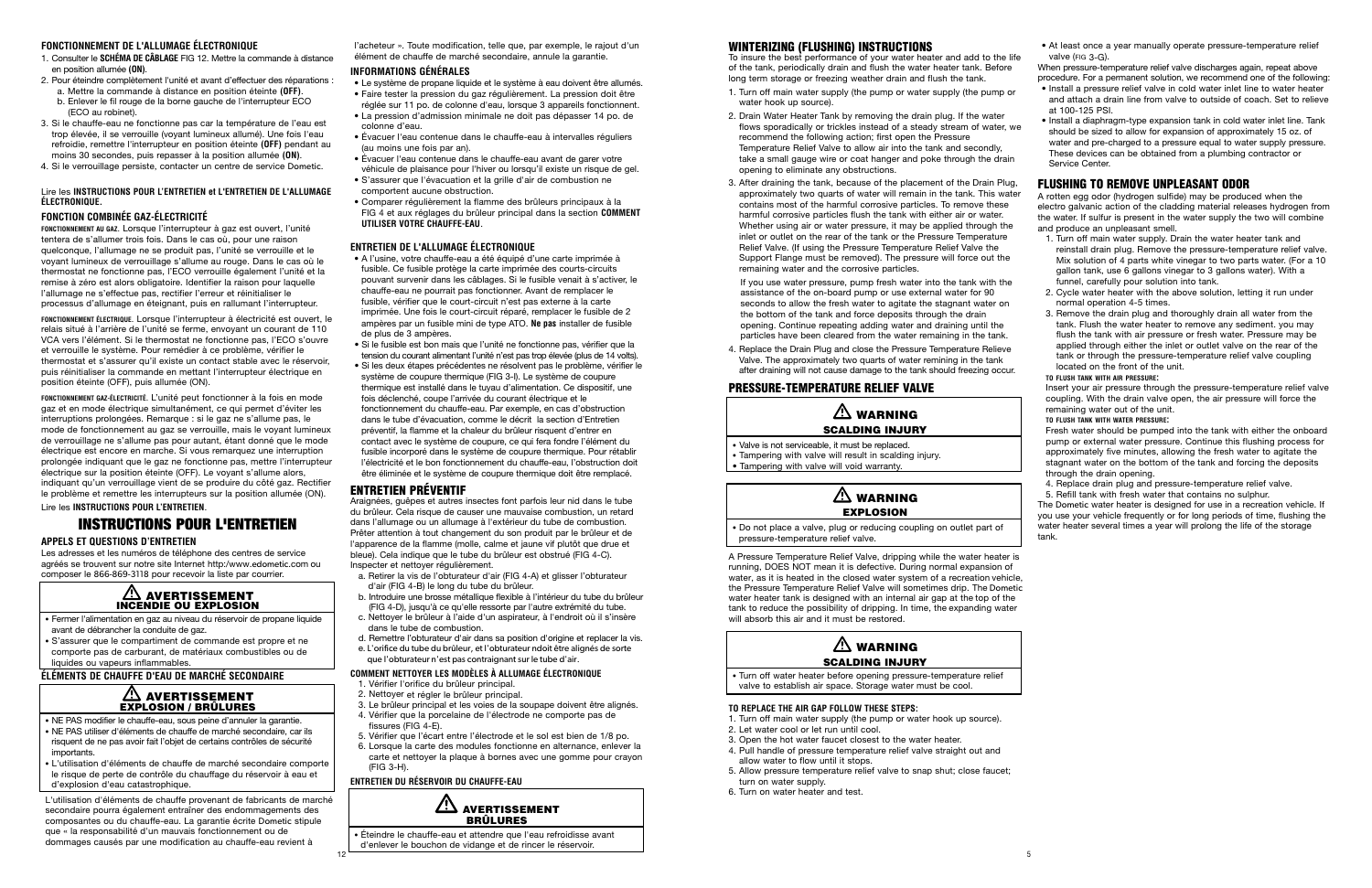3 -B) a u vé hicule à l'aide de vis à tête ronde No. 8, de 3/4 po. (non fournies) ou l'équivalent. Terminer l'installation en insérant le même type de vi s No. 8 dans les orifices si tués sur le bord d u logement du chauffe-eau. Vérifier tous les joints, ils doivent adhérer à l'Organisation panaméricaine de la création d'un joint étanche.

REMARQUE : pour retirer l'axe de la charnière, soutenir le couvercle d'accès et appuyer sur le coin de l'axe de la cha rnière.

9. Fixer la trappe d'accès .

a. Enfoncer l'axe de la charnière (FIG 3-C) dans le logement de la charnière (FIG 3-D).

- b. Faire glisser le couvercle (FIG 3-E) sur l'a x e de la charnière.
- c. Glisser l'axe de la charnière dans le couvercle, tout en l'enfonçan t dans le logement de la charnière (FIG 3-D) .

- 11. Ouvrir l'alimentation en gaz et s'assurer que le chauffe-eau et les di fférents racco rds de gaz ne comportent pas de fuites, à l'aid e d' une solution de détection de fuites .
- 12. Remplir le réservoir du chauffe-eau ; vérifier que les différents raccords ne comportent pas de fuites d'eau .

10. Débrancher l'unité et son robinet d'arrêt individuel de la conduit e d'alimentation en gaz lors de tout test de pression du système au delà de 3,4 kPa (12 psi), 14 po. de colonne d'eau (C.E.). NE PAS régler la pression d'admission au-delà du maximum indiqué sur la plaque signalétique du clapet à gaz (13 po. C.E.). Isoler l'unité de la conduite d'alimentation en gaz en fermant le robinet d'arrê t manuel individuel lors de tout test de pression supérieur ou égal à 3,4 kPa (12 psi) .

## AVERTISSEMEN T INCENDIE ET/OU EXPLOSION

• NE PAS utiliser d'allumettes, de bougies ou toute autre source d'allumage pour contrôler la présence éventuelle de fuites de gaz .

#### **ROBINET DE MÉLANGE - (FI G 9)**

#### AVERTISSEMEN T BRÛLURES

- La soupape ne se prête pas aux réparations ; elle devra être remplacée . • Le remplacement doit uniquement être fait par un technicien d'entretien
- qualifié .
- Toucher à la soupape risque de provoquer des brûlures.
- Toucher à la so upape an nulera la garantie .

**CETTE SOU PAPE EST UN ÉLÉMENT DE SÉCURITÉ QUI DEVRA ÊTRE RETIRÉ UNIQUEMEN T EN CAS DE REMPLACEMENT. LE RETRAIT, À DES FINS DE REMPLACEMENT, DOI T UNIQUEMENT ÊTRE EFFECTUÉ PAR UN TECHNICIEN D'ENTRETIEN QUALIFIÉ.** Ce chau ffe-eau est équipé d'un robinet mélangeur (régulateur) qu i mélange l'eau froide avec de l'eau à plus haute température, de façon à obtenir une température de l'eau de sortie de 130°F environ. Il est également équipé d'un thermostat à plus haute température qu i permet d'augmenter la température de l'eau d'app rovisionnement . **SOU PAPE DE DÉCHARGE DE TYPE PRESSION-TEMPÉR ATUR E -**  (FI G 3-G )

> AVERTISSEMEN T BRÛLURES

- La soupape ne se prête pas aux réparations, elle devra être remplacée .
- Toucher à la soupape risque de provoquer des brûlures.
- Toucher à la so upape an nulera la garantie .

#### AVERTISSEMEN T EXPLOSION

• NE PAS placer de robinet, de bouchon ou de raccord de réductio n sur la sortie ou l'admission de la soupape de décha rge .

## $\mathbb{A}$  attention INCENDIE

**LA SOU PAPE EST UN ÉLÉMENT DE SÉCURITÉ ET NE DOIT PAS ÊTRE RETIRÉE SAUF EN CAS DE REMPLACEMENT.** Ce chauffe-eau est équipé d'une soupape de décha rge de type pression-te mpérature en confor mité avec la norme sur les so upapes de décha rge et les mécanismes de co upure automatique de l'alimentation en gaz pour sy stèmes à eau chaud e ANSI Z21.22 .

En cas de présence d'hydrogène, vous entendrez probablement l'air s'échapper du tuyau, lorsque l'eau commence à couler.

## $\mathbb{A}$  Attention PANNE DE L'APPAREIL



<sup>8.</sup> Pousser l'unité contre le mastic, fixer les 4 équerres de fixation (FIG

En cas d'utilisation d'un tuyau d'écoulement, ne pas utiliser de raccord réd ucteur ou to ute autre restriction qui soit inférieure en diamètre à la sortie de la so upape de décha rge. Lais ser la so upape et

- 
- 
- 
- 
- 
- 
- 
- 
- 
- 
- 

PI ÈCES DE RECH ANGE :

- Installer AU MINIMUM une soupape de décharge combinée de type température-pression, homologuée par un laboratoire de test reconnu au niveau national, qui inspecte régulièrement les produits d'équipement ou de matériaux concernés, selon les normes pour les soupapes de décharge et les mécanismes de coupure automatique de l'alimentation en gaz pour systèmes à eau chaude ANSI Z21.22. Le réglage de la pression de la soupape ne doit pas dépasser 150 psi.
- In staller la soupape dans l'ouverture prévue et ma rquée à cet effe t sur le chauffe-eau.
- L'installation doit être conforme aux codes locaux ou, faute de codes loca ux, à la norme américaine natio nale pour véhicules de plaisance ANSI A119 .2/NFPA 50IC .
- En cas de source électrique exte rne, cet appa reil doit être mis à la terre selon le Code électrique national ANSI/NF PA70 .

Votre **CHAUFFE-EAU DOMETIC** est maintenant prêt à fonctionner. Passer à **COMMENT UTILISER VOTRE CHAUFFE-EA U** .

## CONSIGNES DE SECURITE DESTINEES AU CONSOMMATEUR

## AVERTISSEMEN T EXPLOSION OU INCENDIE

- NE PAS entreposer ou utiliser de carburant ou tout autre liquide ou toute vapeur inflammables à proximité de cet appareil ou de tout autre appareil.
- En cas de surchau ffe ou si l'alimentation en gaz ne s'ar rête pa s convenablement, fermer le gaz au niveau du réservoir de propane liquide. Sur le **MODÈLE À ALLUMAGE ÉLECTRONIQU E**, mettre l'interrupteur de commande en position arrêt (OFF) et retirer le fil rouge de la borne gauche de l'interrupteur ECO ou fermer le gaz au ni veau du rése rvoir de propane liquide **(OFF )** .
- Utiliser uniquement avec du gaz de propane liquide .
- Lors du ré-approvisionnement en carburant, éteindre les appareils à gaz.
- Éteindre le gaz au ni veau du réservoir à propane liquide, lo rsque le vé hicule est en déplace ment. Cela per met de désactiver tous le s appareils à gaz. Les appareils à gaz ne doivent jamais fonctionner lorsque le véhicule se déplace. Des mouvements d'air imprévisibles ri sque raient d'entraîner un retour de flamme dans le tube du brûleur, ce qui po urra cau ser des endo mmagements par le feu. Le fusible de co upure thermique pourra également être activé accidentellement et éteindre complètement le chau ffe-eau. Le système de coupure thermique devra alors être remplacé. Consulter l'entretien des chau ffe s-eau à allu mage élect ronique pour plus de détails sur la co upure the rmique .
- · Les réservoirs à propane liquide devront être remplis uniquement par un fournisseur en gaz qualifié .

## COMMENT UTILISER VOTRE CHAUFFE-EAU

• Ne pas fu mer ou tenir de flamme à proxi mité d'un robi net ouvert . • L'hyd rogène est hautement infla mmable .

Si le chau ffe-eau n'a pas été utilisé pendant plus de deux semaines, il est possible que de l'hydrogène se soit formé dans la conduite d'eau. Dans ces conditions, avant d'utiliser tout appareil électrique branché sur le système d'eau chaude, faire couler l'eau du robinet d'ea u chaude de l'évier de la cui sine pendant plu sieurs minutes pour réduire le risque de blessu res .

## AVERTISSEMEN T BRÛLURES

• Ne pas toucher l'orifice ou le robinet mélangeur.

• Ne pas faire fonctionner sans eau dans le réservoir.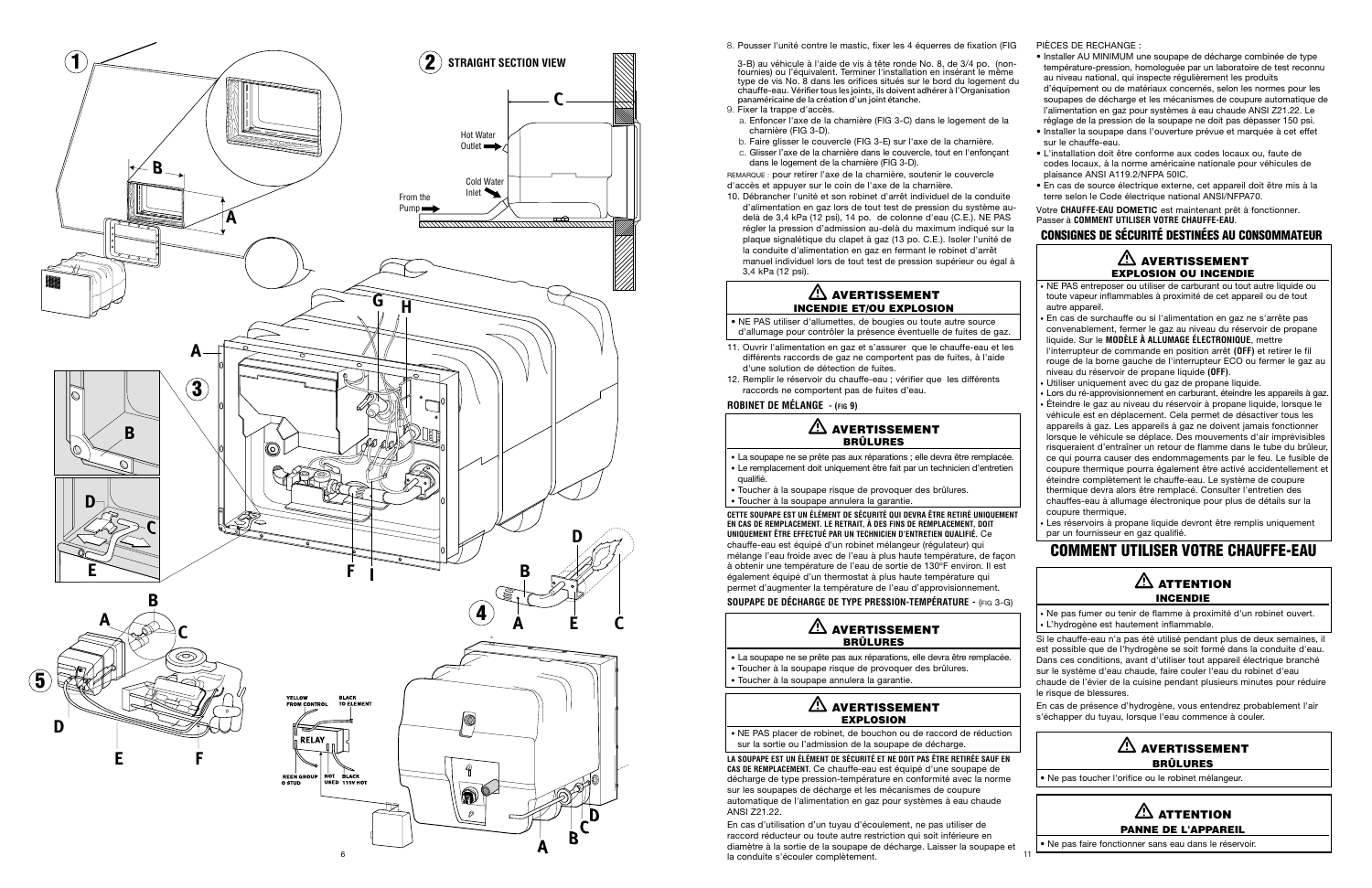10



## **10 GALLON**

 $\mathbf{3}$ 

#### AVERTISSEMENTS IMPORTANTS POUR L'INSTALLATION

- · Installer dans les véhicules de plaisance uniquement. Les véhicules de plaisance sont conçus comme résidences temporaires pour les vacances, le camping ou les voyages ; ils fo nctionnent de faço n autonome ou sont parfois remorqués par un autre véhicule.
- Tout l'air de combustion doit provenir de l'exté rieur du véhic ule de plaisa nce et tous les produits de la combustion doivent être évacués vers l'exté rieur.
- NE PAS évacuer l'air du chauffe-eau par un système d'évacuatio n servant à un autre appareil.
- NE PAS évacuer l'air du chau ffe-eau vers un espace extérieur couvert .
- Protéger les maté riaux de construction des gaz de ca rneau.
- In staller le chau ffe-eau sur un mur extérieur, avec une trapp e d'accès donnant vers l'exté rieur.
- NE modifier le chauffe-eau en AUCUNE façon .
- NE PAS modifier le chauffe-eau pour une mise à la terre positive . • NE PAS faire d'essai diélect rique du chauffe-eau sans avoi r
- débranché l'allumage électronique (carte de circuit imprimé). • NE PAS utiliser de chargeur de batterie pour alimenter le chauffe-
- eau, même lors des essais.

#### **USA ET CANADA - SUIVRE LES CODES NATIONAUX ET LOCAUX EN VIGUEUR - À DÉ FAU T DE CODES OU RÉGLEMENTATIONS LOCAUX, SE REPO RTER AUX NORMES ACTUELLES DE :**

- 1. Poser le chauffe-eau sur le sol du véhicule, avant de construire les pa rois laté rales. Le réservoir du chauffe-eau doit to ujours être positio nné au même niveau que le bas de la déco upe de la paroi latérale (au sol ou sur un support suréle vé) FIG 2. Laisser suffi samment d'espace à l'arrière de l'unité pour permettre le s réparations des racco rdements d'eau.
- 2. L' installation du chauffe-eau sur de la moq uette doit se faire ave c un panneau en métal ou en bois de 7 ou 8 cm plus la rge et plu s profond que la taille totale de l'appa reil .
- 3. Si l'appa reil est installé dans un lieu où le branchement et les fuite s du ré ser voir risquent d'endommager les zones environnantes, installer sous le chauffe-eau un système d'éco ulement (permettan t l'évacuation vers l'extérieur du véhicule).
- **CÂBLAGE** Tous les câblages doivent être conformes aux codes électriques en vigueur.
- Véhicules de plaisance ANSI A119.2/NFPA 501C . • Code national de carburant et de gaz ANSI Z223.1 et/ou codes d'installation CAN/CG A B149 .
- Norme fédérale de sécurité et de construction de maisons mobiles, titre 24 CFR, parti e 3280 ; lorsque cette norme n'est pas applicable, utiliser la norme d'installation de maisons préfabriquées (Sites de maisons préfabriquées, collectivités et installation) , ANSI A255.1 et/ou la série CAN/CSA-Z240 MH, maisons mobiles .
- Code électrique national ANSI/NFPA No. 70 et/ou CSA C22.1 .
- Caravanes de parc A119.5 .
- Norme CSA de série Z240 RV, véhicules de plaisance.
- Norme ASSE 1017 (valeur de mélange).
- Norme NSF ANSI/NSF 14-2003 (tous les tuyaux et raccords en plastique).

## **INSTALLATION GÉNÉRALE**

#### $\mathbin{\textcircled{\textsc{h}}}$  attention ENDOMMAGEMENT DU PRODUIT

• Lorsqu'on utilise Romex<sup>®</sup> avec une mise à la terre nue, faire atte ntion de placer le fil de mise à la terre de manière à ce qu'i l n'entre pas en contact avec les bornes de l'élément de chauffe.

Cette mét hode d'installation est l'une des plus répandues pour le s chauffe-eau. Il existe d'autres méthodes homologuées telles que les installations d'encastrements (MPD 93948). Consulter votre inspecteur sur le terrain, votre responsable de compte ou le ser vice à la client èle Dometic pour tout e question su p plément aire.

## $\Delta$  attention ENDOMMAGEMENTS ÉLECTRIQUES

**LES MODÈLES COMBINÉS GAZ-ÉLECTRICITÉ** sont conçus pour fonctionner au gaz, à l'électricité ou aux deux.

## $\triangle$  attention ENDOMMAGEMENT DU PRODUIT

- Utiliser un conduit électrique métallique, un conduit métallique souple, un câble à blindage métallique ou un câble blindé nonmétallique avec fil de masse. Le fil doit avoir une capacité supérieure ou égale à 1400 watts. La méthode de câblage doit être conforme aux sections en vigueur de l'article 551 du Code électrique national ANSI/NFPA 70.
- 1. Consulter le **Schéma électrique** (FIG 12). Effectuer les branchements de 120 VCA à partir du boîtier de dérivation situé au dos de l'appareil.
- a. Brancher le fil de phase sur le noir (1).
- b. Brancher le fil neutre sur le blanc (2).
- c. Brancher le fil de masse de l'alimentation électrique sur le fil de masse vert (3) du boîtier de dérivation 3.

• Lorsqu'on utilise une connexion avec fil et fiche pour alimenter le chau ffe-eau, le fil doit être homologué UL et convenir aux lieux humide s et aux usages intenses et super intenses. Le fil doit être souple, de typ e S, SO, ST, STO, SJ, SJT, SJTO, HS ou HSO, en conformité avec le Code électrique national, ANSI/NFPA 70. La longueur du fil externe menant au chau ffe-eau ne doit pas dépasser 6 pieds et ne doit pa s être inférieure à 2 pieds, lorsqu'elle est mesurée à partir de la fiche. Le calibre minimum du fil d'alimentation électrique doit être de 14 AWG et la fiche doit posséder une capacité nominale de 15 ampè res .

• Lors de la réparation des commandes, étiqueter tous les fils avant de les déconnecter.

• Après toute réparation, vérifier le bon fonctionnement de l'unité.

#### **ALLUMAGE ÉLECTRONIQUE**

REMARQUE : il est recommandé de brancher l'unité directement sur une batterie de 12 VCC ou en aval du filtre du convertisseur électrique CA-CC. Éviter à tout prix les branchements en amont du convertisseur CA-CC. Utiliser un fil d'un calibre minimal de 18, homologué UL et CSA .

- 1. Consulter le **Schéma électrique** (FIG 12). Installer l'interrupteur de commande à distance, dans un lieu accessible. Positionner la plaque murale, les lettres debout. Avant d'effectuer les branchements, mettre l'interrupteur en position d'arrêt (OFF).
- 2. Brancher les fils Cf. FIG 10 & 11.

#### **MODÈLES D'ÉCHANGE DE CHALEUR -** FIG 5

- 1. Pousser un tuyau de système de refroidissement (glycol) d'un diamètre de 5/8 po. (5-A) [avec un collier SAE 053 A type « E » ] sur le tube de l'échangeur de chaleur (5-B) et effectuer un raccordement serré.
- 2. Ouvrir le collier et le faire glisser vers l'échangeur de chaleur, audelà de la rainure annulaire (5-C), puis relâcher.
- 3. Passer à **COMMENT UTILISER VOTRE CHAUFFE-EAU** et/ou **FONCTIONNEMENT** de l'allumage électronique.

#### **CONTINUER L'INS TALL ATION GÉNÉRAL E**

- 4. Brancher les deux conduites d'eau de 1/2 po. NPT (FIG 2), sorti e femelle d'eau chaude et entrée femelle d'eau froide, et la conduite de gaz PL évasée de 3/8 po. au chauffe-eau (FIG 9).
- a. Permettre une flexibilité suffisante des conduites d'eau et de gaz, de façon à pou voir tirer l'unité en avant par le mur, à deux ou trois centimèt res de l'en veloppe extérieure.
- b. Étanchéiser le passage de la conduite de gaz (FIG 9) en glissant l'œillet (9-B) sur le tube de 3/8 po. (9-D) avant de l'évaser (9-E). Ti rer la conduite de gaz et l'œillet par l'ouve rture du logement (9 - A). Branc her le raccord co nique (9-C) et enfo ncer l'œillet dan s l'ouverture. Si la conduite de gaz est déjà évasée, couper l'œillet d'un côté. Placer l'œillet fendu sur la cond uite de gaz et l'enfoncer dans l'ouverture.
- c. Toujo urs appliquer du lubrifiant de tu yau sur le filet lorsqu'o n racco rde les accouplements d'eau cha ude et d'eau froide. Un raccord en pla stique adapté est préco nisé .

• NE PAS soulever, tirer ou pousser le tube du brûleur principal (FIG 3-F).

5. Construire les parois latérales et découper l'ouverture. Cf. tableau et FIG 1. Utiliser des montants de 2x2 (ou équivalent) pour l'encadrement.

#### **DÉCOUPE (FIG 1 & 2)**

| CAPACITÉ | DIMENSION DE LA DÉCOUPE | <b>PROFONDEUR</b> |          |
|----------|-------------------------|-------------------|----------|
| Gallons  | 1-A                     | 1-B               | $2 - C$  |
| 6        | 12-5/8po.               | 16-1/4po.         | 18,5po.  |
| 10       | $15-3/4PQ$ .            | $16-1/4PQ$ .      | 21.75PO. |
|          |                         |                   |          |

#### **DIS TANCE MINIMALE PAR RAPPORT À TOUT MATÉRIAU DE CONSTRUCTION COMBUSTIBL E**

| Côtés : 0 po.   | Haut: | 0 po.   |  |
|-----------------|-------|---------|--|
| Arrière : 0 po. | Bas:  | $0$ po. |  |

6. Suivre les marques et plier tous les rebo rds à 90º (FI G 3-A). 7. Pour éviter les fuites d'eau, appliq uer du ma stic tout autour de l'ouverture, y co mpris dans les fe ntes de pliage. Il est pos sible de substituer une ba nde adhésive de butyle au mastic (1-1/3 po. x 1/8 po.) .

## **6 GALLON**

WINTERIZED











#### $\bf(12)$ **WIRING DIAGRAM COMBINATION GAS/ELECTRIC**